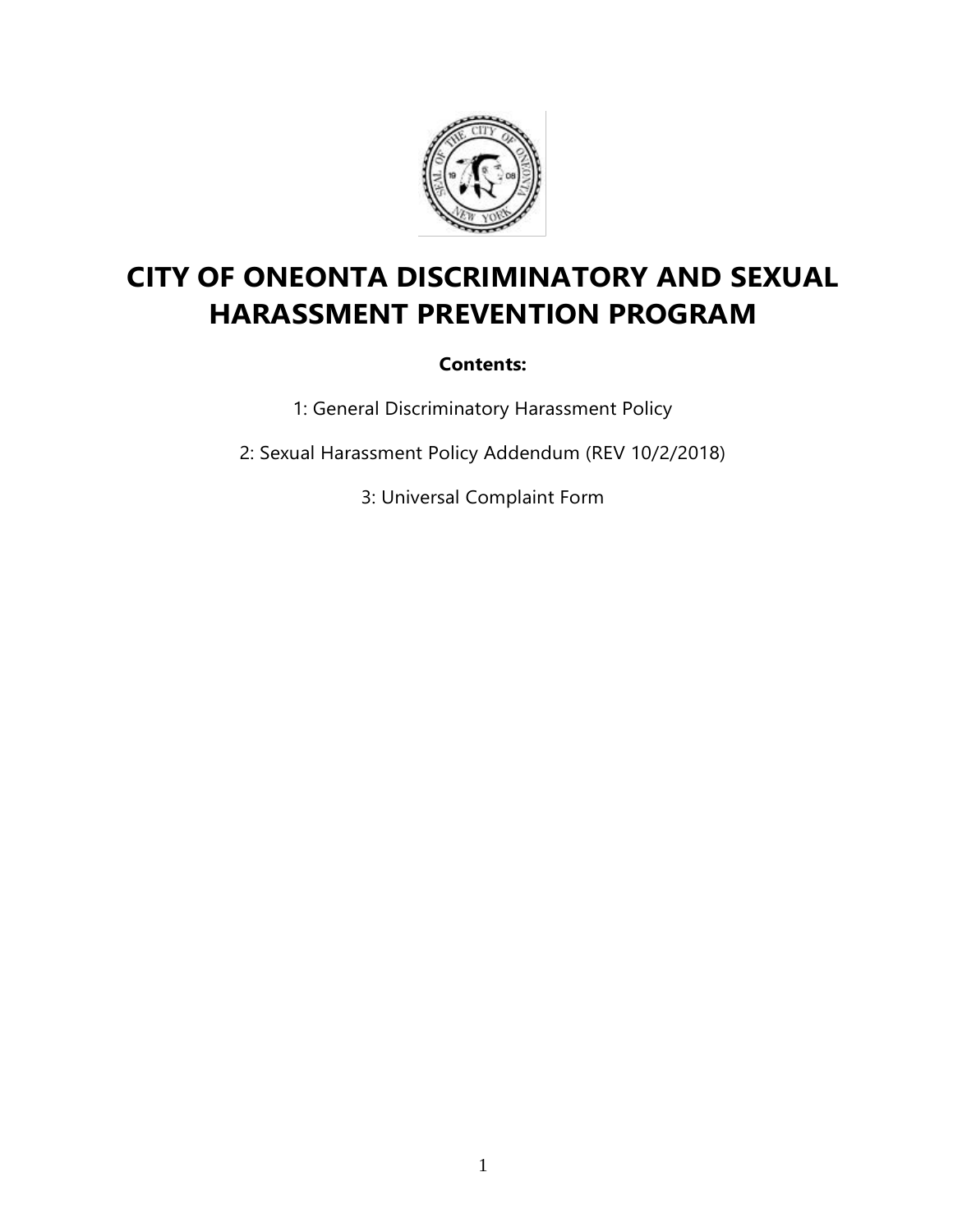# **CITY OF ONEONTA DISCRIMINATORY HARASSMENT POLICY**

### **I. PURPOSE:**

- A. It is the policy of the City of Oneonta to provide and maintain a work environment which is free from unlawful discrimination based on sex (with or without sexual conduct), race, color, religion, national origin, age, disability, sexual orientation and any other class protected by law (collectively referred to as "discriminatory harassment" or "harassment"). Harassment based on these characteristics is a form of unlawful discrimination and is prohibited in each and every work environment and each and every situation which directly impacts the work environment.
- B. The City of Oneonta will take appropriate steps to prevent and correct unlawful harassment and discrimination as defined by both federal and state law. The federal laws include Title VI and Title VII of the Civil Rights Act of 1964, the Age Discrimination in Employment Act, and the Americans with Disabilities Act. The state law is the New York State Human Rights Law.

#### **II. POLICY:**

The City of Oneonta considers discriminatory harassment to be a form of employee misconduct and considers this type of misconduct to be a serious offense which will not be tolerated. Allegations of harassment will be investigated thoroughly and if substantiated, will be met with appropriate corrective and/or disciplinary action commensurate with the seriousness of the offense(s), and in accordance with the parameters of applicable collective bargaining agreements and/or state law.

#### **III. DEFINITIONS:**

A. Sexual harassment (see also *City of Oneonta Sexual Harassment Policy 10/02/18, attached, for more information)* is defined as:

Unwelcome sexual advances, request for sexual favors, and other verbal or physical conduct of a sexual nature when:

- 1. Submission to such conduct is made explicitly or implicitly a term or condition of an individual's employment (e.g., promotion, training, assignments, etc...);
- 2. Submission to or rejection of such conduct by an individual is used as a basis for employment decisions (e.g., hiring, evaluation, promotion) affecting such individual; or
- 3. Such conduct has the purpose or effect of unreasonably interfering with an individual's work performance or creating an intimidating, hostile, or offensive working environment.

Examples of specific behaviors that may be considered sexual harassment include, but are not limited to:

- Spoken or written words related to an employee's sex
- Any sexual advance that is unwelcome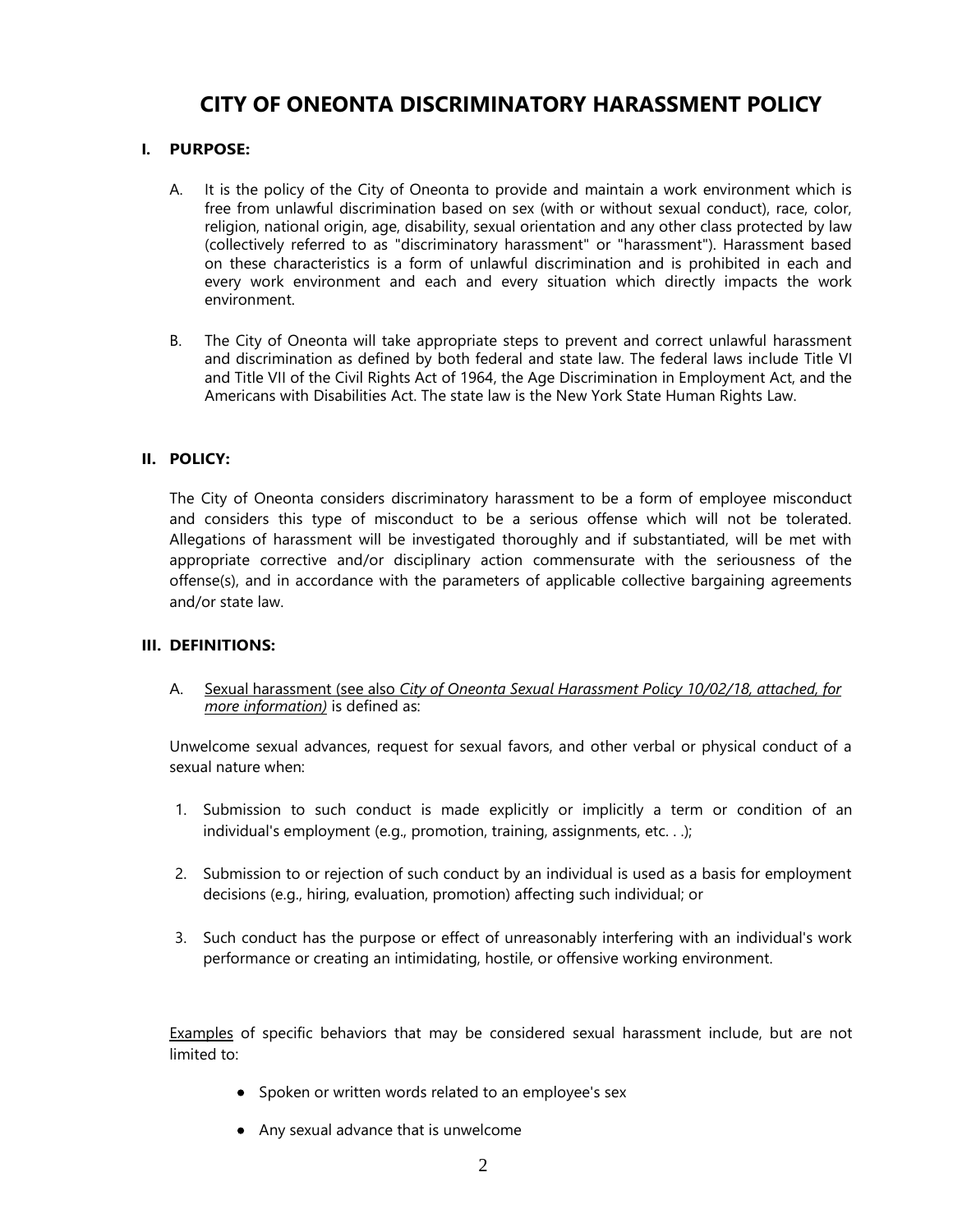- Sexually oriented comments
- Showing or displaying pornographic or sexually explicit objects or pictures in the workplace
- Offensive touching, patting or pinching
- Requests for sexual acts or favors
- Abusing the dignity of an employee through insulting or degrading sexual remarks or conduct
- Threats, demands or suggestions that an employee's work status is contingent upon her/his toleration of or acquiescence to sexual advances
- Subtle pressure for sexual activities
- Leering at a person

Sexual harassment is gender neutral and may involve members of the same or different gender.

#### B. Other unlawful harassment:

Harassment on the basis of any other protected characteristic is also prohibited. Under this policy, prohibited harassment is verbal or physical conduct that is offensive to or shows hostility or aversion toward an individual because of his/her race, color, religion, national origin, age, disability, sexual orientation or marital status (and any other class protected by law) , and that: (i) has the purpose or effect of creating an intimidating, hostile or offensive work environment; (ii) has the purpose or effect of unreasonably interfering with an individual's work performance; or (iii) otherwise adversely affects an individual's employment opportunities.

Harassing conduct includes, but is not limited to: epithets, slurs or negative stereotyping; threatening, intimidating or hostile acts; denigrating jokes and display or circulation in the workplace (including through e-mail) of written or graphic material that denigrates or shows hostility or aversion toward an individual or group, based on an individual's protected class.

#### C. Individuals and conduct covered:

This policy applies to all applicants and employees of the City of Oneonta and prohibits harassment, discrimination and retaliation whether engaged in by fellow employees, by a supervisor or manager or by someone not directly connected to the City (e.g., an outside vendor, consultant or citizen).

Conduct prohibited by these policies is unacceptable in the workplace and in any work-related setting outside the workplace, such as during business trips, business meetings, and businessrelated social events.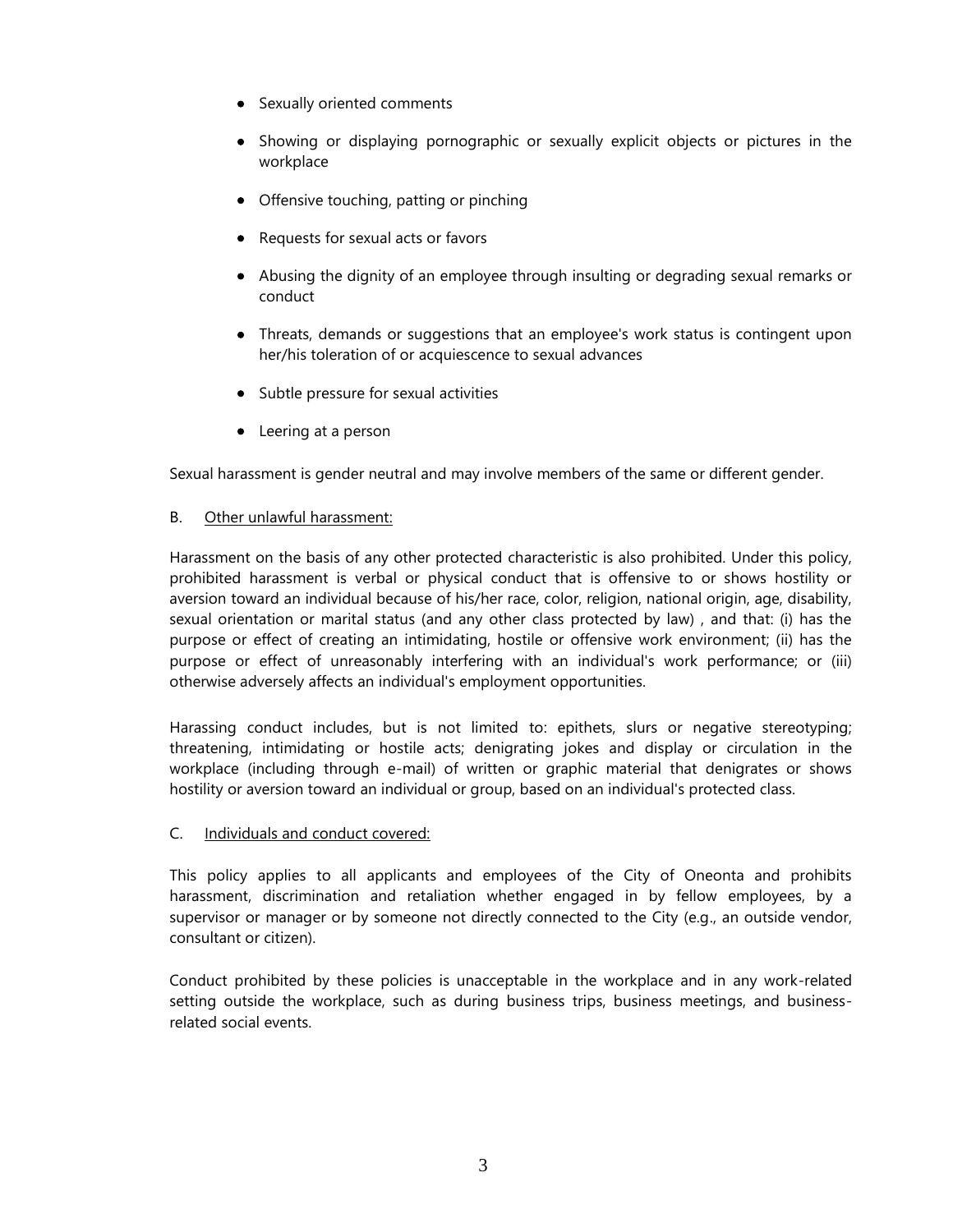#### **IV. PROCEDURE:**

#### A. **REPORTING HARASSMENT**

- 1. If an individual is subjected to a situation which he/she believes constitutes discriminatory harassment in violation of this Policy, the City recommends that the employee confront the harasser directly and advise the harasser that his/her behavior is not welcomed and will not be tolerated; note that neither this policy nor state/federal law requires that an individual tell an alleged harasser to stop his/her actions. Employees are encouraged to keep written records of any alleged harassment incidents, including the date, time, location, names of people involved, witnesses (if any), and who said or did what to whom.
- 2. If an alleged incident of harassment cannot be resolved directly between the parties involved, a written or verbal complaint should be filed by the affected employee with the employee's immediate supervisor. In the event the employee does not believe it would be appropriate to file the complaint with the immediate supervisor, it may be filed directly to the appropriate Department Head or to the City's Personnel Director.

#### B. **INVESTIGATION PROCEDURE**

- 1. All harassment complaints will be investigated as promptly as possible and resolved within a reasonable time after the receipt of the complaint. The Personnel Director will coordinate an investigation of the complaint. In the event that the Personnel Director is conflicted out or is otherwise unavailable in a timely manner, the Office of the City Attorney will coordinate an investigation of the complaint. Following the investigation, the Personnel Director (or City Attorney if necessary) shall issue a written report of findings and conclusions to the Office of the City Manager.
- 2. Thereafter, an initial determination on the complaint will be issued from the Office of the City Manager and results communicated, in writing, back to the complainant.

### C. **APPEAL PROCEDURE**

- 1. In the event that the City Manager, after reviewing the report of the Personnel Director, determines that the incident(s) reported do(es) not constitute unlawful discriminatory harassment as defined in this Policy, the employee who filed the complaint may appeal the initial determination to the Common Council for a final determination.
- 2. In the event that an appeal is filed with the Common Council, the appeal shall be reviewed by the Common Council or its designee. The Common Council may obtain additional information if necessary including meeting with the complainant. Thereafter, the Common Council or its designee will issue a decision within twenty (20) working days after receipt of the appeal.
- 3. If no appeal is taken within thirty (30) calendar days from the date of the City Manager's initial determination, said determination will constitute the final determination in the matter.

#### D. **MISCELLANEOUS**

1. In the event a complaint of discriminatory harassment is determined to be founded, the City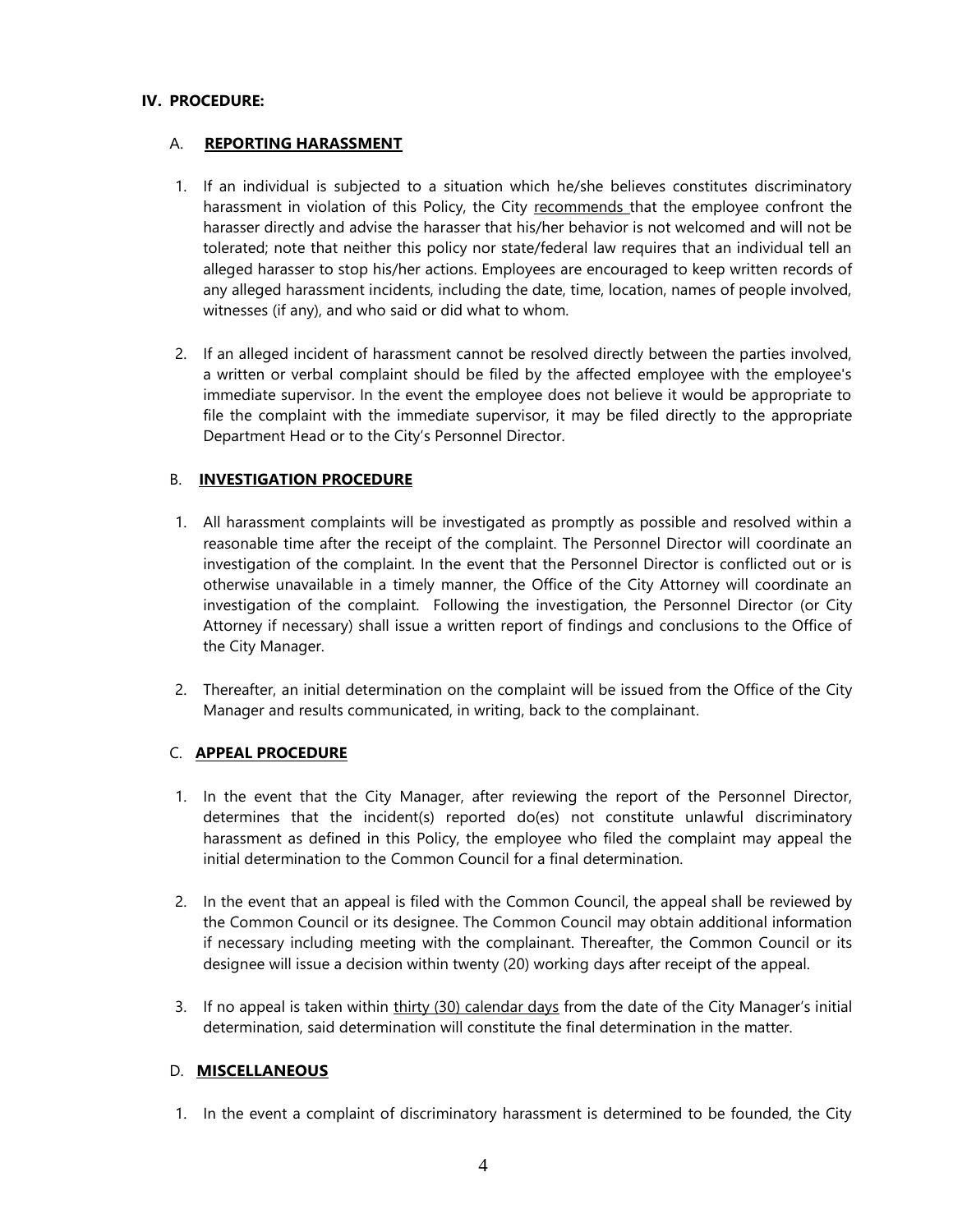will take disciplinary action in accordance with the provisions of applicable collective bargaining agreements and/or state law, if applicable.

- 2. If disciplinary charges are filed against an employee on the grounds that the City has determined the employee is guilty of unlawful harassment, the accused employee may exercise his/her rights through the disciplinary procedure provided for in his/her labor contract and/or state law, if applicable.
- 3. Reporting of a false complaint is a serious act. In the event it is found that the individual bringing the complaint has made false accusations, the City will take action in accordance with the provisions of the applicable collective bargaining agreement and/or state law, if applicable.
- 4. All information gathered during an investigation of a harassment complaint will be handled in a confidential manner, to the extent possible.
- 5. Retaliation against any individual making a harassment complaint or assisting in the investigation of such a complaint is strictly forbidden. Retaliation, like discrimination and harassment, is against the law and is a serious violation of this Policy. Employees who retaliate against other employees who complain about harassment and/or participate in investigation of harassment will be subject to disciplinary action.
- 6. This Policy does not preclude the filing of discriminatory harassment complaints with either the New York State Division of Human Rights or the Federal Equal Employment Opportunity Commission, or the pursuing of any other remedies as permitted by law.

#### B. **RESPONSIBILITIES OF MANAGERS/SUPERVISORS**

- 1. All managerial and supervisory personnel of the City of Oneonta shall be responsible for enforcing this Policy and shall have particular responsibility for ensuring that the work environment under their supervision is free from discriminatory harassment and its effects. Failure of a manager or supervisor to comply with this responsibility may result in disciplinary action.
- 2. All managerial and supervisory personnel who receive discriminatory harassment complaints will be responsible for immediately forwarding such complaints to the Personnel Director.
- 3. The City of Oneonta will conduct periodic training for managerial and supervisory personnel in each Department of the City on the issues surrounding discriminatory harassment, its effects and its appearances, and the role and responsibility of managerial/supervisory personnel in preventing incidents of harassment complaints.
- 4. The City of Oneonta shall distribute this Policy to all City employees and all others covered by its parameters. Copies of this Policy will be distributed to new employees as they are hired.
- 5. Copies of this Policy will be conspicuously posted.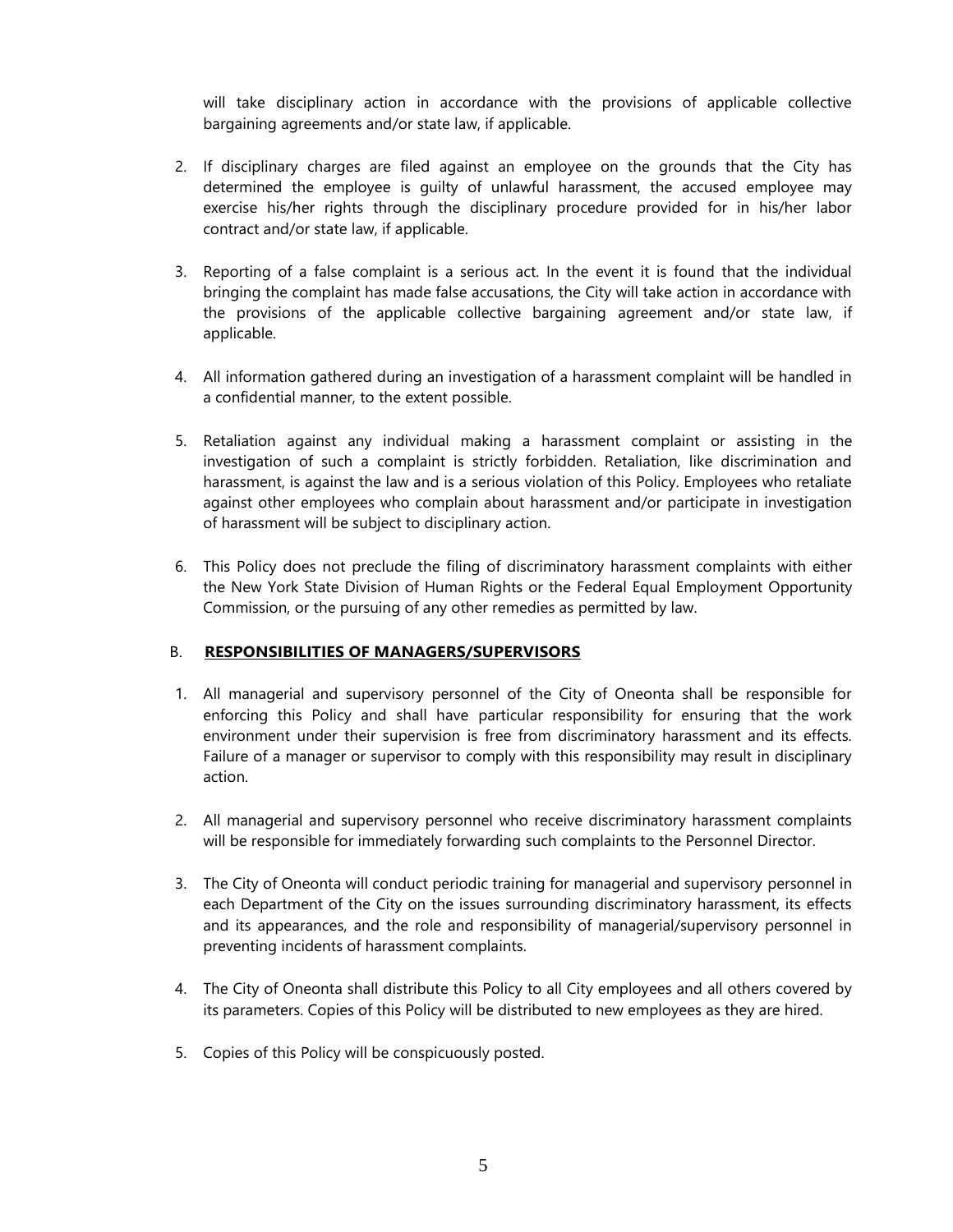

# **City of Oneonta Sexual Harassment Policy Adopted October 2, 2018**

#### **INTRODUCTION**

The City of Oneonta is committed to maintaining a workplace free from sexual harassment. Sexual harassment is a form of workplace discrimination. The City of Oneonta has a zero-tolerance policy for any form of sexual harassment, and all employees are required to work in a manner that prevents sexual harassment in the workplace. This Policy is one component of the City of Oneonta's commitment to a discrimination-free work environment. Sexual harassment is against the law. All employees have a legal right to a workplace free from sexual harassment, and employees can enforce this right by filing a complaint internally with the City of Oneonta, or with a government agency or in court under federal, state or local antidiscrimination laws.

#### **POLICY**

- 1. This policy applies to all employees, applicants for employment, interns, whether paid or unpaid, contractors and persons conducting business with the City of Oneonta.
- 2. Sexual harassment will not be tolerated. Any employee or individual covered by this policy who engages in sexual harassment or retaliation will be subject to remedial and/or disciplinary action, up to and including termination.
- 3. Retaliation Prohibition: No person covered by this policy shall be subject to adverse employment action including being discharged, disciplined, discriminated against, or otherwise subject to adverse employment action because the employee reports an incident of sexual harassment, provides information, or otherwise assists in any investigation of a sexual harassment complaint. The City of Oneonta has a zero-tolerance policy for such retaliation against anyone who, in good faith, complains or provides information about suspected sexual harassment. Any employee of the City of Oneonta who retaliates against anyone involved in a sexual harassment investigation will be subjected to disciplinary action, up to and including termination. Any employee, paid or unpaid intern, or non-employee working in the workplace who believes they have been subject to such retaliation should inform a supervisor, manager, or the Personnel Director. Any employee, paid or unpaid intern or non-employee who believes they have been a victim of such retaliation may also seek compensation in other available forums, as explained below in the section on Legal Protections.
- 4. Sexual harassment is offensive, is a violation of our policies, is unlawful, and subjects the City of Oneonta to liability for harm to victims of sexual harassment. Harassers may also be individually subject to liability. Employees of every level who engage in sexual harassment, including managers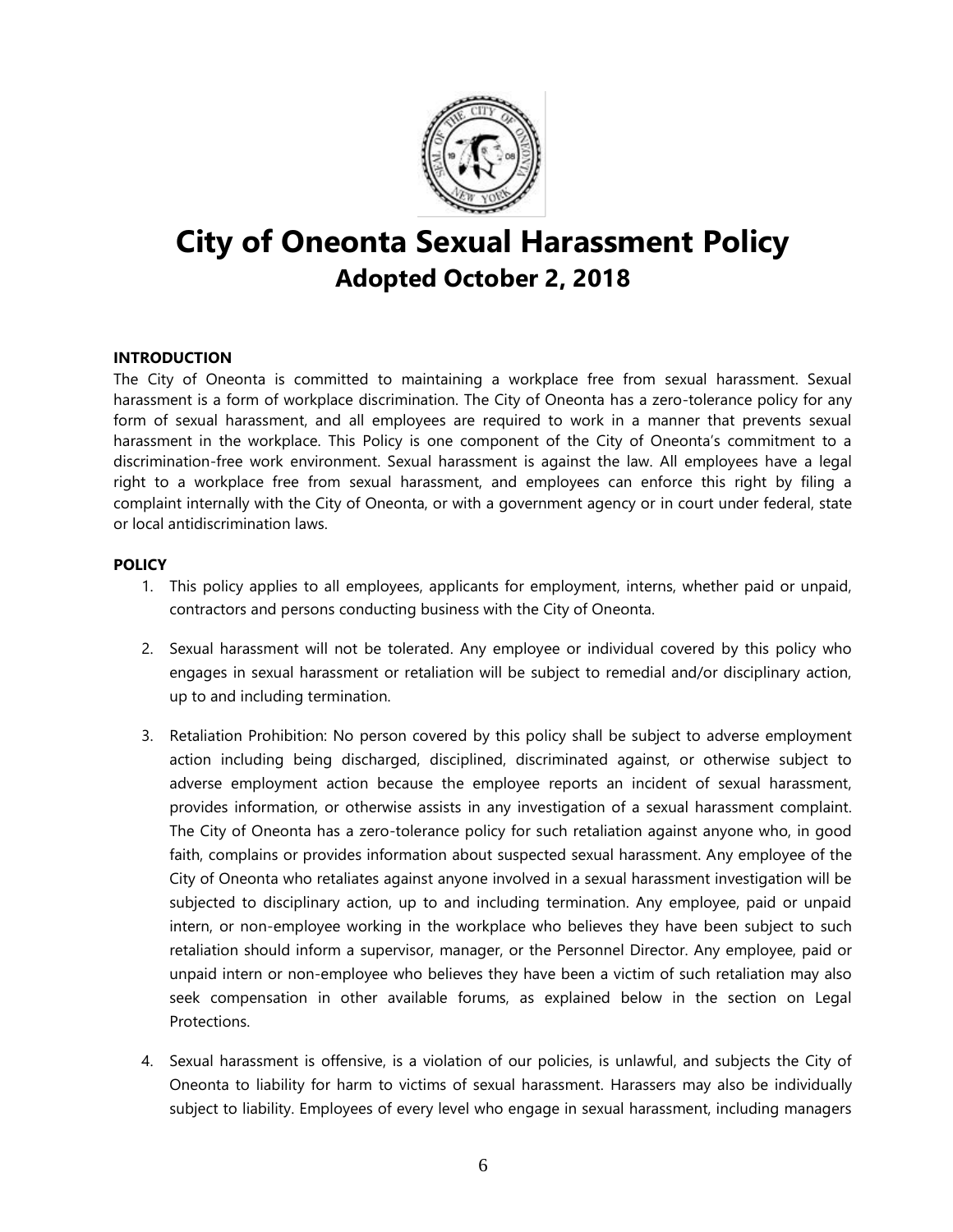and supervisors who engage in sexual harassment or who knowingly allow such behavior to continue, will be penalized for such misconduct.

- 5. The City of Oneonta will conduct a prompt, thorough and confidential investigation that ensures due process for all parties whenever management receives a complaint about sexual harassment, or otherwise knows of possible sexual harassment occurring. Effective corrective action will be taken whenever sexual harassment is found to have occurred. All employees, including managers and supervisors, are required to cooperate with any internal investigation of sexual harassment.
- 6. All employees are encouraged to report any harassment or behaviors that violate this policy. The City of Oneonta will provide all employees a complaint form for employees to report harassment and file complaints.
- 7. Managers and supervisors are **required** to report any complaint they receive, or any harassment that they observe to the Personnel Director.
- 8. This policy applies to all employees, paid or unpaid interns, and non-employees and all must follow and uphold this policy. This policy must be posted prominently in all work locations and be provided to employees upon hiring.
- 9. A non-employee is someone who is (or is employed by) a contractor, subcontractor, vendor, consultant, or anyone providing services in the workplace. Protected non-employees include persons commonly referred to as independent contractors and temporary workers. Also included are persons providing equipment repair, cleaning services or any other services provided pursuant to a contract with the employer.

#### **WHAT IS "SEXUAL HARASSMENT"?**

Sexual harassment is a form of sex discrimination and is unlawful under federal, state, and (where applicable) local law. Sexual harassment includes harassment on the basis of sex, sexual orientation, gender identity and the status of being transgender.

Sexual harassment includes unwelcome conduct which is either of a sexual nature, or which is directed at an individual because of that individual's sex when:

- Such conduct has the purpose or effect of unreasonably interfering with an individual's work performance or creating an intimidating, hostile or offensive work environment, even if the complaining individual is not the intended target of the sexual harassment;
- Such conduct is made either explicitly or implicitly a term or condition of employment; or
- Submission to or rejection of such conduct is used as the basis for employment decisions affecting an individual's employment.

A sexually harassing hostile work environment consists of words, signs, jokes, pranks, intimidation or physical violence which are of a sexual nature, or which are directed at an individual because of that individual's sex. Sexual harassment also consists of any unwanted verbal or physical advances, sexually explicit derogatory statements or sexually discriminatory remarks made by someone which are offensive or objectionable to the recipient, which cause the recipient discomfort or humiliation, and/or which interfere with the recipient's job performance.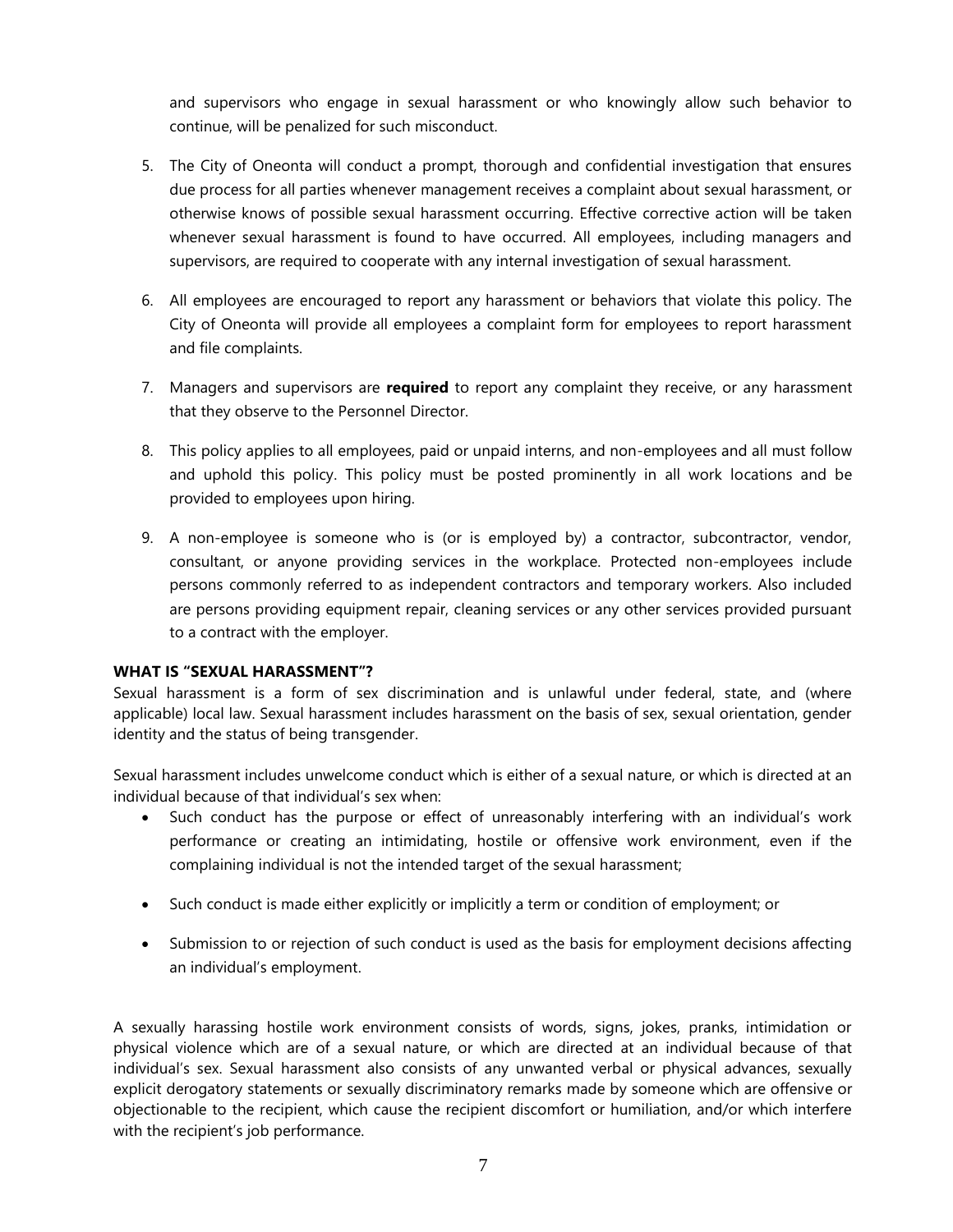Sexual harassment also occurs when a person in authority tries to trade job benefits for sexual favors. This can include hiring, promotion, continued employment or any other terms, conditions or privileges of employment. This is also called "quid pro quo" harassment.

Any employee who feels harassed should complain so that any violation of this policy can be corrected promptly. Any harassing conduct, even a single incident, can be addressed under this policy.

#### **EXAMPLES OF SEXUAL HARASSMENT**

The following describes some of the types of acts that may be unlawful sexual harassment and that are strictly prohibited:

- Physical assaults of a sexual nature, such as:
	- $\triangleright$  Touching, pinching, patting, grabbing, brushing against another employee's body or poking another employees' body;
	- $\triangleright$  Rape, sexual battery, molestation or attempts to commit these assaults.
- Unwanted sexual advances or propositions, such as:
	- $\triangleright$  Requests for sexual favors accompanied by implied or overt threats concerning the victim's job performance evaluation, a promotion or other job benefits or detriments;
	- $\triangleright$  Subtle or obvious pressure for unwelcome sexual activities.
- Sexually oriented gestures, noises, remarks, jokes or comments about a person's sexuality or sexual experience, which create a hostile work environment.
- Sexual or discriminatory displays or publications anywhere in the workplace, such as displaying pictures, posters, calendars, graffiti, objects, promotional material, reading materials or other materials that are sexually demeaning or pornographic. This includes such sexual displays on workplace computers or cell phones and sharing such displays while in the workplace.
- Hostile actions taken against an individual because of that individual's sex, sexual orientation, gender identity and the status of being transgender, such as:
	- $\triangleright$  Interfering with, destroying or damaging a person's workstation, tools or equipment, or otherwise interfering with the individual's ability to perform the job;
	- $\triangleright$  Sabotaging an individual's work;
	- $\triangleright$  Bullying, yelling, name-calling.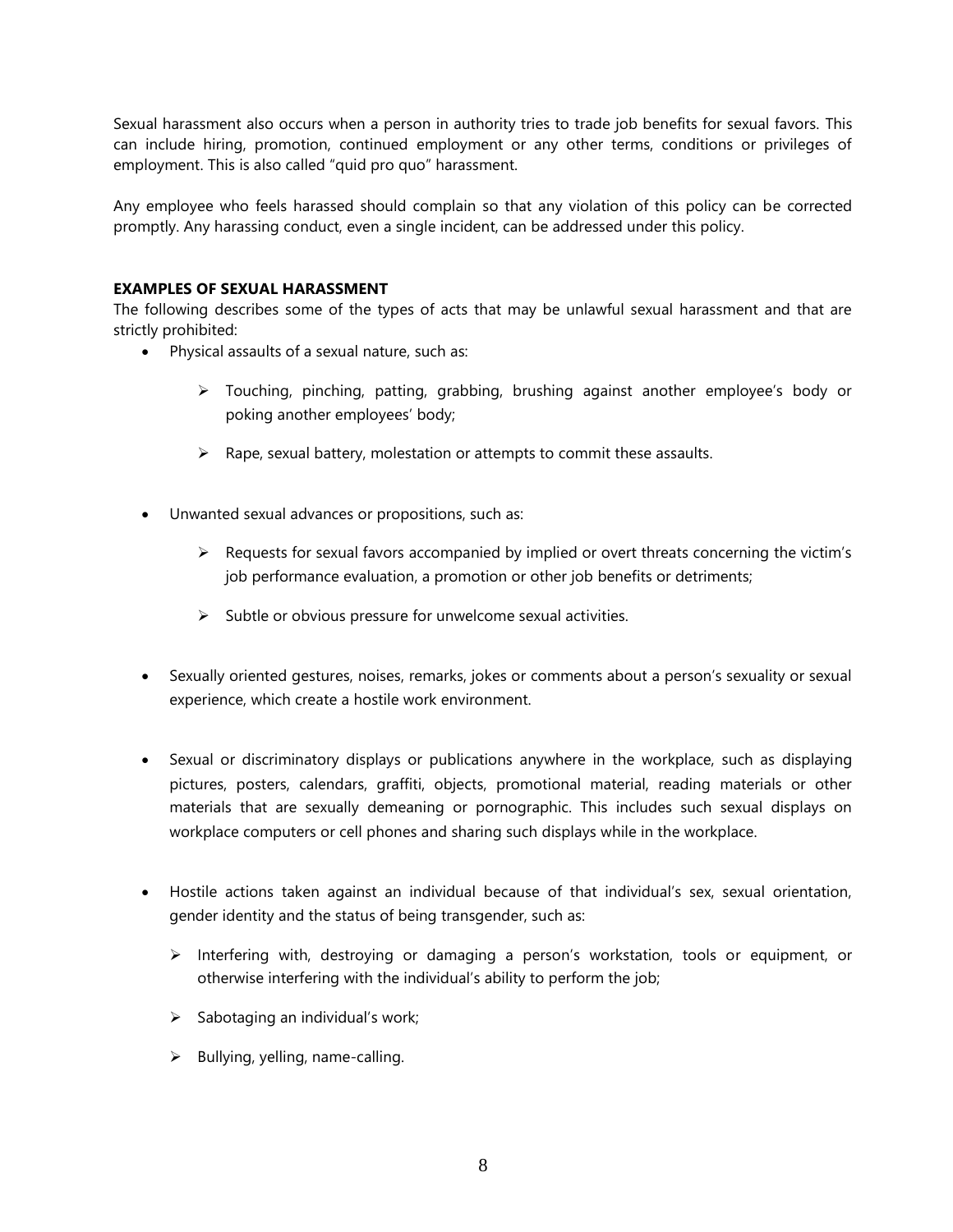#### **WHO CAN BE A TARGET OF SEXUAL HARASSMENT?**

Sexual harassment can occur between any individuals, regardless of their sex or gender. New York Law protects employees, paid or unpaid interns, and non-employees, including independent contractors, and those employed by companies contracting to provide services in the workplace. A perpetrator of sexual harassment can be a superior, a subordinate, a coworker or anyone in the workplace including an independent contractor, contract worker, vendor, client, customer or visitor.

#### **WHERE CAN SEXUAL HARASSMENT OCURR?**

Unlawful sexual harassment is not limited to the physical workplace itself. It can occur while employees are traveling for business or at employer sponsored events or parties. Calls, texts, emails, and social media usage by employees can constitute unlawful workplace harassment, even if they occur away from the workplace premises or not during work hours.

#### **WHAT IS "RETALIATION"?**

Unlawful retaliation can be any action that would keep a worker from coming forward to make or support a sexual harassment claim. Adverse action need not be job-related or occur in the workplace to constitute unlawful retaliation.

Such retaliation is unlawful under federal, state, and (where applicable) local law. The New York State Human Rights Law protects any individual who has engaged in "protected activity." Protected activity occurs when a person has:

- filed a complaint of sexual harassment, either internally or with any anti-discrimination agency;
- testified or assisted in a proceeding involving sexual harassment under the Human Rights Law or other anti-discrimination law;
- opposed sexual harassment by making a verbal or informal complaint to management, or by simply informing a supervisor or manager of harassment;
- complained that another employee has been sexually harassed; or
- encouraged a fellow employee to report harassment.

#### **REPORTING SEXUAL HARASSMENT**

**Preventing sexual harassment is everyone's responsibility**. The City of Oneonta cannot prevent or remedy sexual harassment unless it knows about it. Any employee, paid or unpaid intern or nonemployee who has been subjected to behavior that may constitute sexual harassment is encouraged to report such behavior to a supervisor, manager or the Personnel Director. Anyone who witnesses or becomes aware of potential instances of sexual harassment should report such behavior to a supervisor, manager or the Personnel Director.

Reports of sexual harassment may be made verbally or in writing. A form for submission of a written complaint is attached to this policy, and all employees are encouraged to use this complaint form. Employees who are reporting sexual harassment on behalf of other employees should use the complaint form and note that it is on another employee's behalf.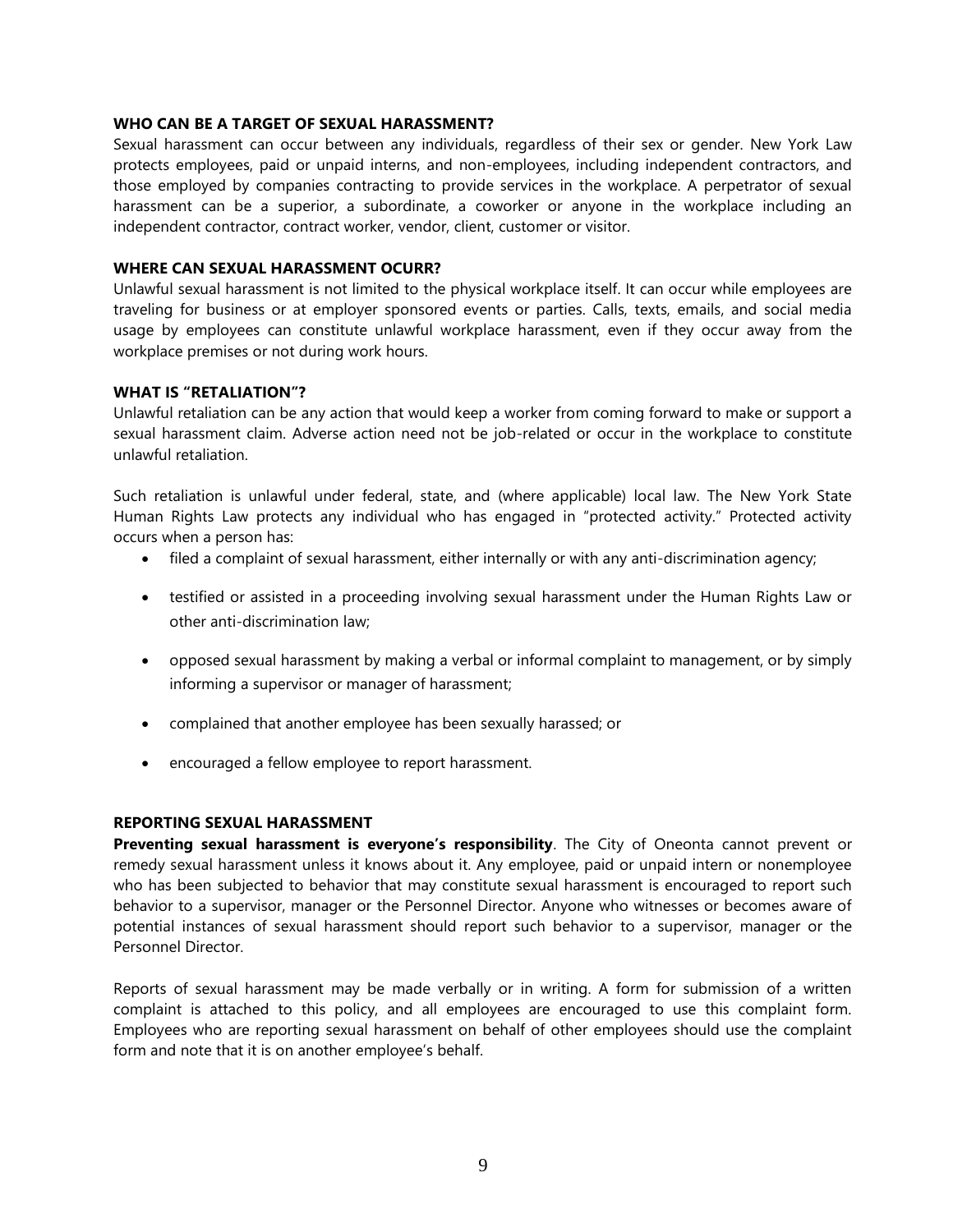Employees, paid or unpaid interns or non-employees who believe they have been a victim of sexual harassment may also seek assistance in other available forums, as explained below in the section on Legal **Protections** 

#### **SUPERVISORY RESPONSIBILITIES**

All supervisors and managers who receive a complaint or information about suspected sexual harassment, observe what may be sexually harassing behavior or for any reason suspect that sexual harassment is occurring, **are required** to report such suspected sexual harassment to the Personnel Director.

In addition to being subject to discipline if they engaged in sexually harassing conduct themselves, supervisors and managers will be subject to discipline for failing to report suspected sexual harassment or otherwise knowingly allowing sexual harassment to continue.

Supervisors and managers will also be subject to discipline for engaging in any retaliation.

#### **COMPLAINT AND INVESTIGATION OF SEXUAL HARASSMENT**

All complaints or information about suspected sexual harassment will be investigated, whether that information was reported in verbal or written form. Investigations will be conducted in a timely manner, and will be confidential to the extent possible.

An investigation of any complaint, information or knowledge of suspected sexual harassment will be prompt and thorough, and should be completed within 30 days. The investigation will be confidential to the extent possible. All persons involved, including complainants, witnesses and alleged perpetrators will be accorded due process to protect their rights to a fair and impartial investigation.

Any employee may be required to cooperate as needed in an investigation of suspected sexual harassment. Employees who participate in any investigation will not be retaliated against.

All harassment complaints will be investigated as promptly as possible and resolved within a reasonable time after the receipt of the complaint. The Personnel Director (or City Attorney, in the event that the Personnel Director is conflicted or is otherwise unavailable in a timely manner) will coordinate an investigation of the complaint in accordance with the following steps:

- Upon receipt of complaint, the Personnel Director (or City Attorney, if necessary) will conduct an immediate review of the allegations, and take any interim actions, as appropriate.
- If complaint is made verbally, the individual will be encouraged to complete the "Complaint Form" in writing. If he or she refuses, a Complaint Form will be prepared for the individual based on the verbal report.
- If documents, emails or phone records are relevant to the allegations, steps will be taken to obtain and preserve them. All relevant documents will be requested and reviewed, including all electronic communications.
- All parties involved, including any relevant witnesses, will be interviewed.
- A written documentation of the investigation will be created (such as a letter, memo or email), which contains the following: A list of all documents reviewed, along with a detailed summary of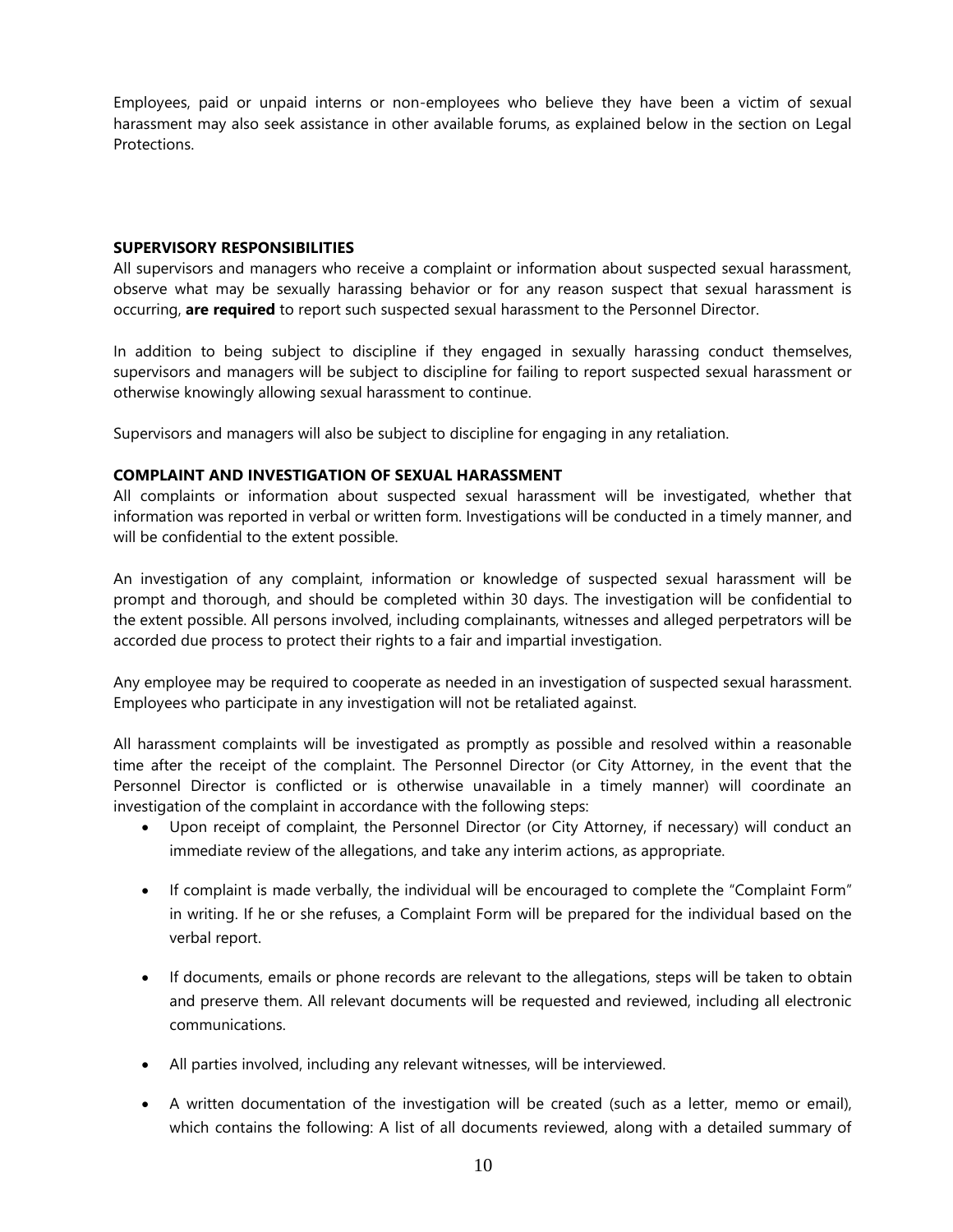relevant documents; A list of names of those interviewed, along with a detailed summary of their statements; A timeline of events; A summary of prior relevant incidents, reported or unreported; and the final proposed resolution of the complaint, together with any recommended corrective action(s).

- Following the investigation, the Personnel Director (or City Attorney, if necessary) shall issue a written report of findings and conclusions to the City Manager. Thereafter, an initial determination on the complaint will be issued from the City Manager and results promptly communicated, in writing, to the complainant.
- If, at the end of the investigation, misconduct is found, appropriate remedial measures shall be taken including, but not limited to, discipline up to and including termination from employment.
- Complainants will be informed of their right to file a complaint or charge externally as outlined below.

#### **LEGAL PROTECTIONS AND EXTERNAL REMEDIES**

Sexual harassment is not only prohibited by the City of Oneonta but is also prohibited by state, federal, and, where applicable, local law. Aside from the internal process at the City of Oneonta, employees may also choose to pursue legal remedies with the following governmental entities at any time.

 **New York State Division of Human Rights (DHR)**. The Human Rights Law (HRL), codified as N.Y. Executive Law, art. 15, § 290 et seq., applies to employers in New York State with regard to sexual harassment, and protects employees, paid or unpaid interns and non-employees regardless of immigration status. A complaint alleging violation of the Human Rights Law may be filed either with DHR or in New York State Supreme Court. Complaints with DHR may be filed any time within one year of the harassment. If an individual did not file at DHR, they can sue directly in state court under the HRL, within three years of the alleged discrimination. An individual may not file with DHR if they have already filed a HRL complaint in state court. Complaining internally to [Employer Name] does not extend your time to file with DHR or in court. The one year or three years is counted from date of the most recent incident of harassment. You do not need an attorney to file a complaint with DHR, and there is no cost to file with DHR. DHR will investigate your complaint and determine whether there is probable cause to believe that discrimination has occurred. Probable cause cases are forwarded to a public hearing before an administrative law judge. If discrimination is found after a hearing, DHR has the power to award relief, which varies but may include requiring your employer to take action to stop the harassment, or redress the damage caused, including paying monetary damages, attorney's fees and civil fines. Adoption of this policy does not constitute a conclusive defense to charges of unlawful sexual harassment. Each claim of sexual harassment will be determined in accordance with existing legal standards, with due consideration of the particular facts and circumstances of the claim, including but not limited to the existence of an effective anti-harassment policy and procedure. Page 7 of 7 DHR's main office contact information is: NYS Division of Human Rights, One Fordham Plaza, Fourth Floor, Bronx, New York 10458, (718) 741-8400 [appropriate other contact info], www.dhr.ny.gov Contact DHR at (888) 392- 3644 or visit dhr.ny.gov/complaint for more information about filing a complaint. The website has a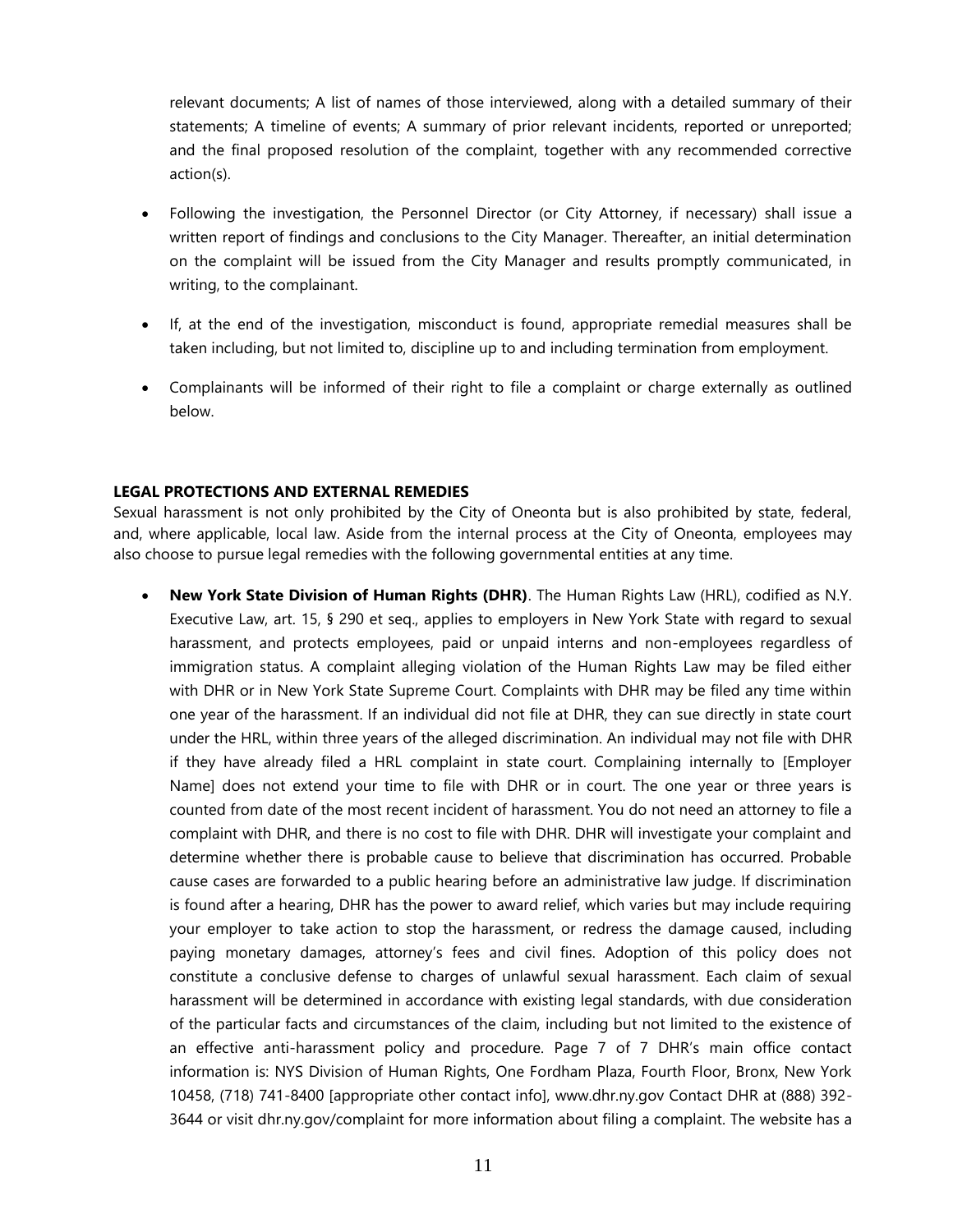complaint form that can be downloaded, filled out, notarized and mailed to DHR. The website also contains contact information for DHR's regional offices across New York State.

- **United States Equal Employment Opportunity Commission (EEOC).** The EEOC enforces federal anti-discrimination laws, including Title VII of the 1964 federal Civil Rights Act (codified as 42 U.S.C. § 2000e et seq.). An individual can file a complaint with the EEOC anytime within 300 days from the harassment. There is no cost to file a complaint with the EEOC. The EEOC will investigate the complaint, and determine whether there is reasonable cause to believe that discrimination has occurred, at which point the EEOC will issue a Right to Sue letter permitting the individual to file a complaint in federal court. The EEOC does not hold hearings or award relief, but may take other action including pursuing cases in federal court on behalf of complaining parties. Federal courts may award remedies if discrimination is found to have occurred. If an employee believes that he/she has been discriminated against at work, he/she can file a "Charge of Discrimination." The EEOC has district, area, and field offices where complaints can be filed. Contact the EEOC by calling 1-800-669-4000 (1-800-669-6820 (TTY)), visiting their website at www.eeoc.gov or via email at info@eeoc.gov If an individual filed an administrative complaint with DHR, DHR will file the complaint with the EEOC to preserve the right to proceed in federal court.
- **Local Protections**. Many localities enforce laws protecting individuals from sexual harassment and discrimination. An individual should contact the county, city or town in which they live to find out if such a law exists. For example, employees who work in the City of Oneonta may file complaints of sexual harassment with the City's Human Rights Commission. If the harassment involves physical touching, coerced physical confinement or coerced sex acts, the conduct may constitute a crime. The City of Oneonta Police Department can be reached at (607) 432-1113.

#### **ABUSE OF THE POLICY**

Reporting of a false complaint is a serious act. In the event it is found that the complainant has made false accusations, the City will take action in accordance with the provisions of the applicable collective bargaining agreements and/or state law, if applicable.

#### **RECORDKEEPING**

The City shall maintain a written record of all complaints of discrimination and/or harassment for a period of at least three years. The City shall also document the steps taken with regard to investigations, as well as conclusions reached and remedial action taken, if any.

#### **COMPLIANCE OFFICER**

In addition to other responsibilities as laid out in this policy, any questions about this Policy or potential harassment or discrimination should be brought to the attention of the Personnel Director, who is the City's designated compliance officer: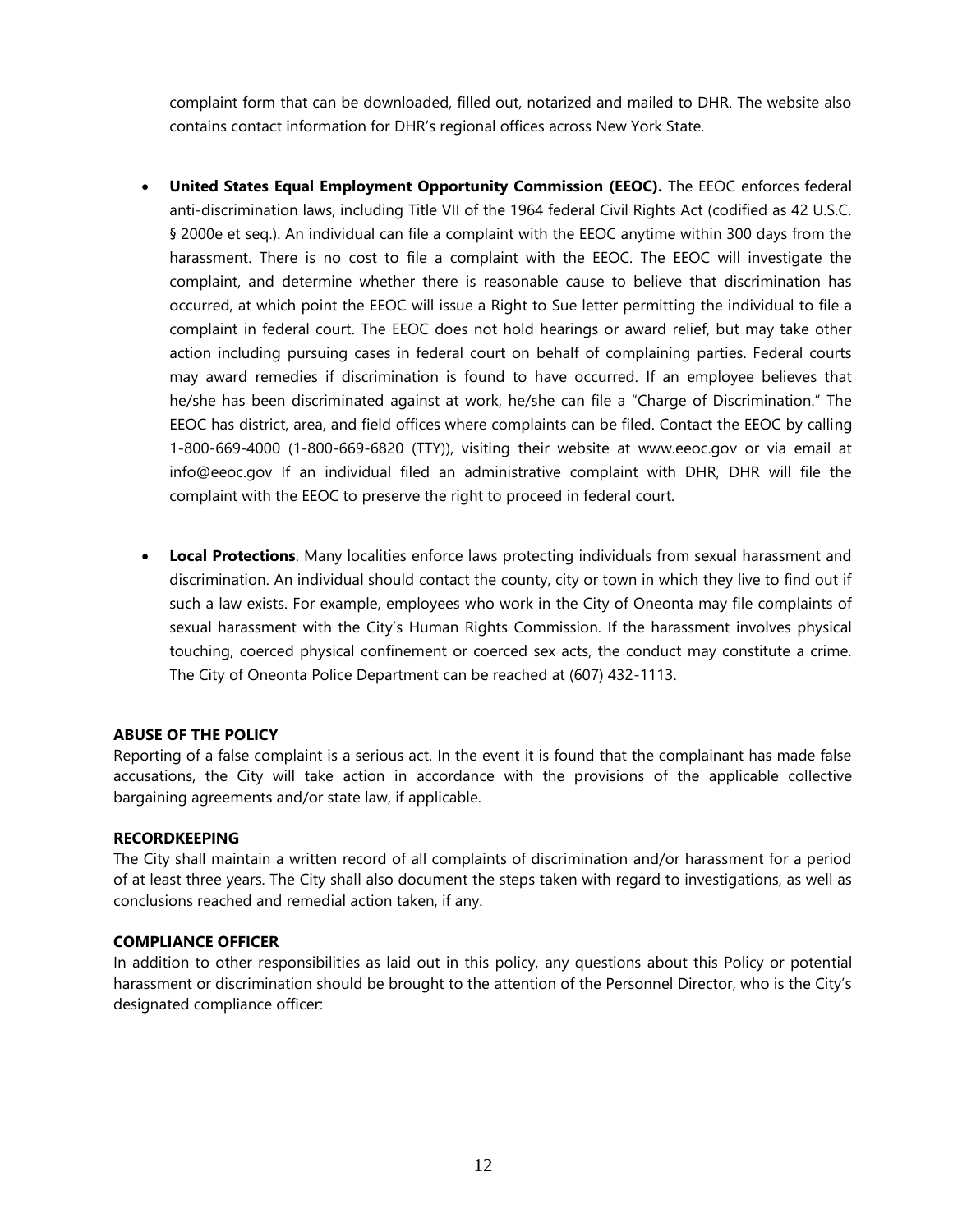Katie Böttger, Personnel Director / Compliance Officer Office Location: City Hall 2nd Floor Personnel Office Mailbox Location: City Hall  $1<sup>st</sup>$  Floor Mailroom Address: 258 Main Street, Oneonta, NY 13820 Email: [kbottger@oneonta.ny.us](mailto:kbottger@oneonta.ny.us) Office: (607) 432-0670 Direct: (607) 431-1334 Cell: (607) 435-3998

#### **POLICY DISSEMINATION**

The Personnel Office shall ensure that this policy is adequately disseminated and made available to all employees of the City. Training on this Policy and related laws will occur on an annual basis for all employees. In addition, copies of this Policy and Complaint Form shall be maintained in the Personnel Office.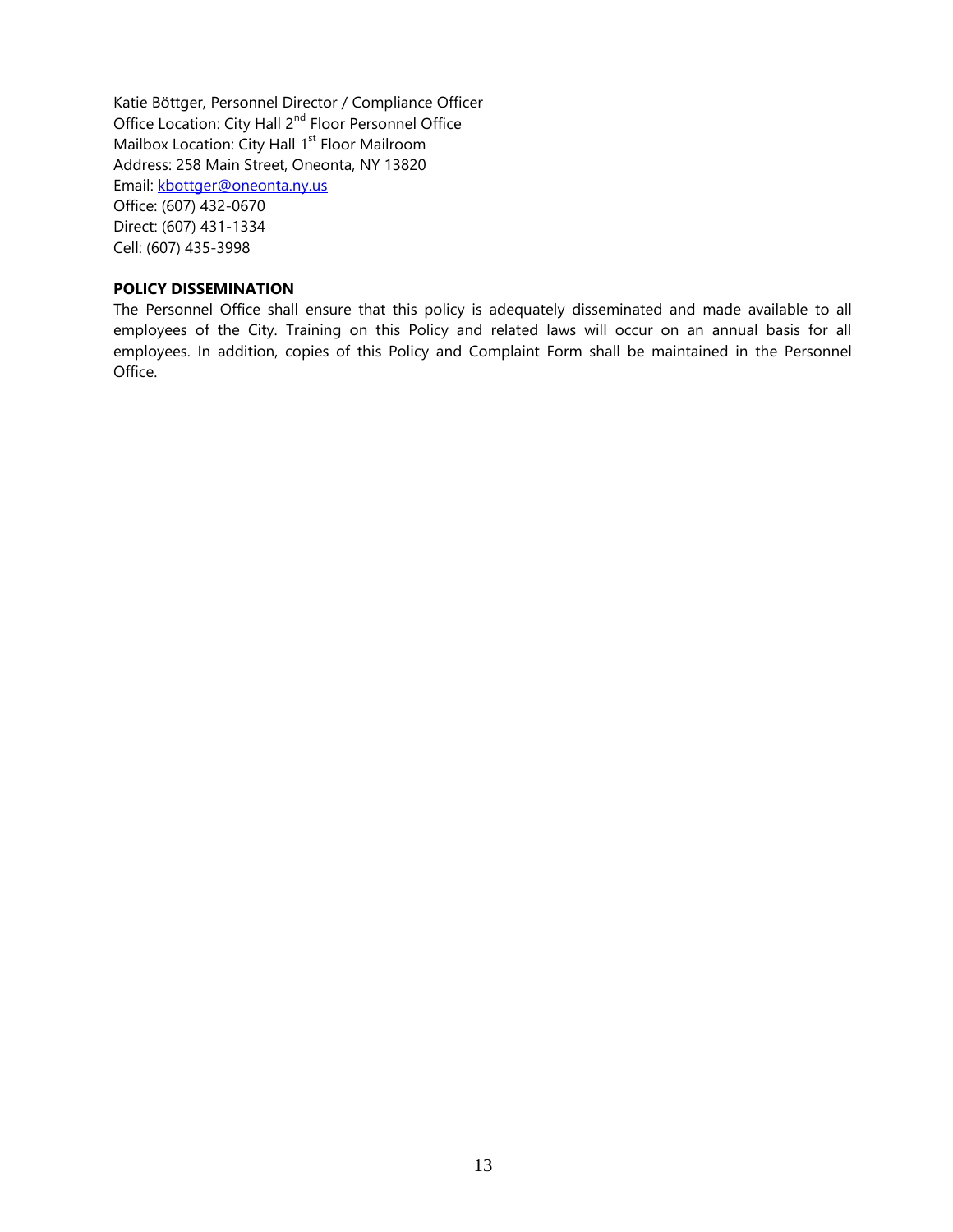

## **CITY OF ONEONTA DISCRIMINATORY/SEXUAL HARASSMENT COMPLAINT FORM**

The City of Oneonta is committed to maintaining a workplace free from sexual and other harassment, and where complaints are promptly remedied. If you feel that you have been subjected to unlawful harassment, please complete this form and submit it to the City's Compliance Officer – the Personnel Director, City Hall (2nd Floor), 258 Main Street, Oneonta, NY 13820, (607) 431-1334. **Completing this form in no way deprives you of the right to file a complaint with the U.S. Office of Civil Rights, New York State Division of Human Rights, or the Federal or State courts.** Once you submit this form, the City of Oneonta must follow its harassment prevention policy and investigate any claims.

If you are more comfortable reporting verbally or in another manner, the City of Oneonta is still required to follow its harassment prevention policy by investigating the claim.

#### **COMPLAINANT INFORMATION**

| <b>SUPERVISORY INFORMATION:</b>              |
|----------------------------------------------|
|                                              |
|                                              |
|                                              |
|                                              |
| <b>AUTHORIZED REPRESENTATIVE INFORMATION</b> |

Are you filing this complaint on behalf of another person? Please circle: YES NO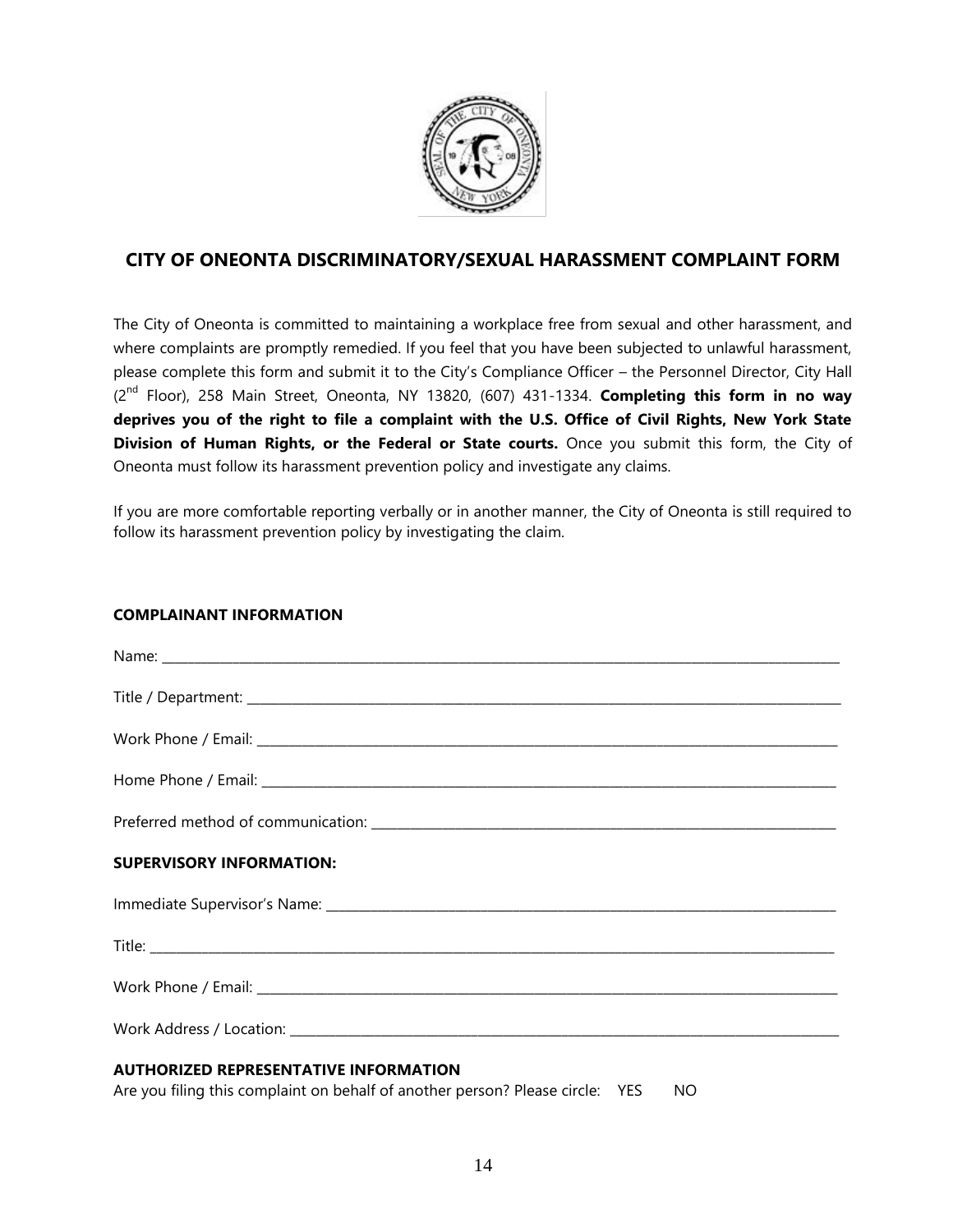If NO, please skip to "COMPLAINT INFORMATION"

If YES, please indicate your contact information below:

| <b>COMPLAINT INFORMATION</b><br>Your complaint of harassment is made against: |
|-------------------------------------------------------------------------------|
|                                                                               |
|                                                                               |

Relationship to you:

- o Supervisor Subordinate
- o Co-Worker
- o Other

Please describe the conduct or incident(s) that is the basis of this complaint and your reasons for concluding that the conduct is harassment. Please use additional sheets of paper if necessary and attach any relevant documents or evidence.

| Is the alleged discrimination continuing? Please circle: YES<br><b>NO</b> |
|---------------------------------------------------------------------------|
|                                                                           |

Name(s) and contact information of any potential witness(es), if any: